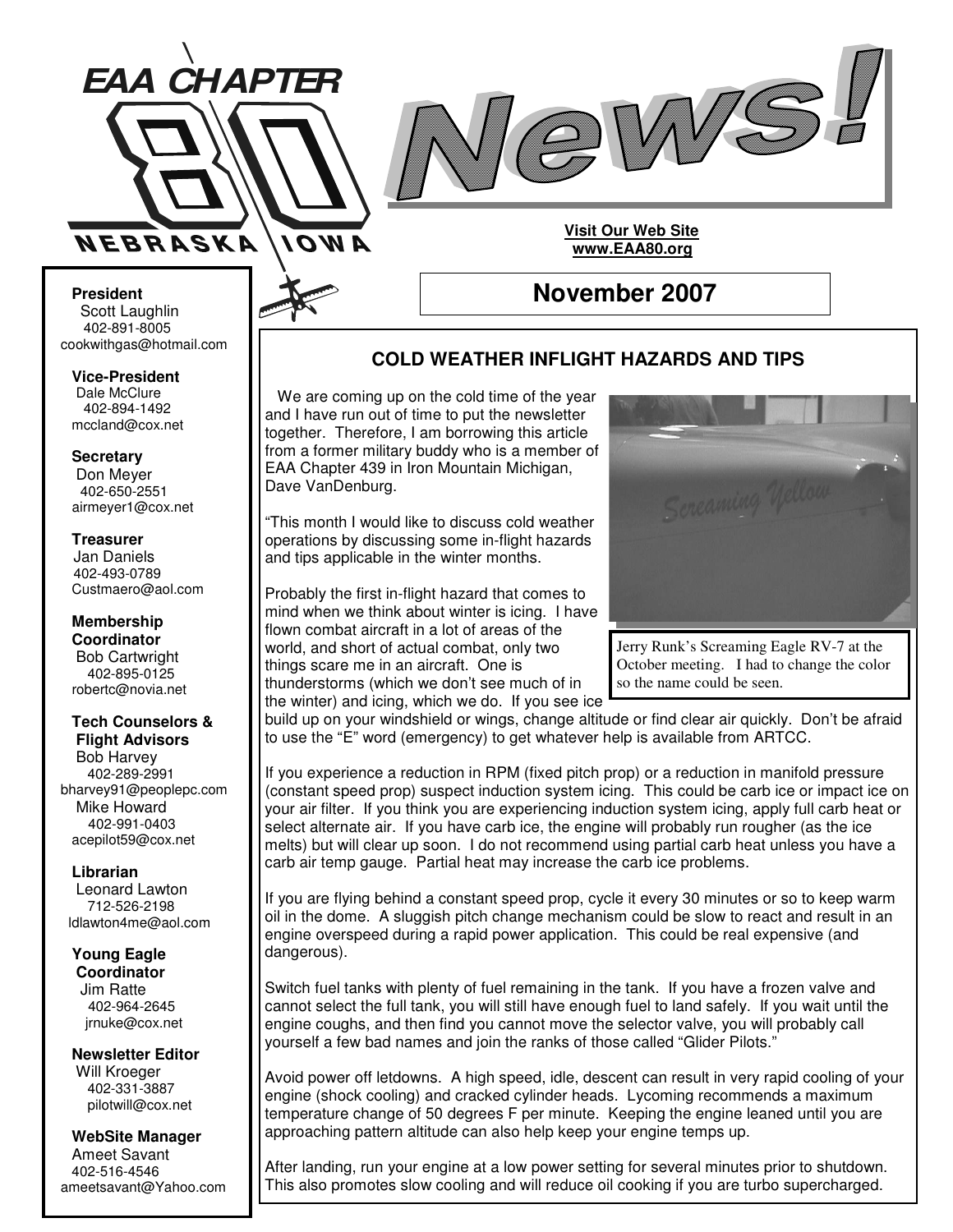Lastly, I highly recommend you carry some form of survival kit. It would really stink to survive an off airport landing and then freeze to death before someone found you. Some of the things I recommend are space blankets, some duct tape, matches, an aluminum cup, knife, freeze dried coffee, tea, signaling mirror (a CD works great) and warm clothing to include a hat and gloves. Also carry a hand held radio.

These have been just a few ideas to consider when flying during the winter months. Lycoming has some cold weather tips in their book "Key Reprints." This book is available free online at www.lycoming.textron.com. Your POH is also a great source of cold weather operating tips.

Winter flying is fun and can be just as safe and enjoyable as summer, if we take a few precautions."

By: Technical Counselor Dave VanDenburg (email: WA8DOF@yahoo.com) EAA Chapter 439 (Michigan) www.eaa.439.org

Note: I have attached an electronic copy of the AOPA Antiicing pamphlet for those who get the newsletter by email.

# $\mathbf N$ ovember Meeting Time & Location.

The Chapter 80 monthly meeting will be at 7:00PM on Monday, November 12thth at the main hangar of Hangar One at Millard Airport, Omaha, NE. It is still located on South 132nd Street between Q and Harrison. Yes, we will have chicken for \$5.

# $\mathcal N$ ovember Program.

We have the greatest show on earth coming this month.... Scott Laughlin, Jim Rush, and Kevin Faris are going to share their recent experience with the FAA and their aircraft airworthiness inspections. Of course, Jim and Kevin are flying...Scott is still striving for perfection as required by the FAA inspector! Should make for interesting discussion!

**December program:** The **Chapter 80 Holiday Event** (Christmas Party) will be on Monday, December 10th at the Tiburon Golf Course Club House at 10302 S. 168th St., Omaha, NE. We are planning a steak dinner for only \$10 a person. The Chapter is picking up the difference between the actual cost and the \$10. Therefore, we are limiting this good deal to yourself and your guest/date/spouse/significant other. You are welcome to invite others, but they will have to pay \$25. Also, there will be some prizes and gifts. And a cash bar. Please bring your money to this months meeting or call or email Dale McClure today to place your reservation so we can get a good head count.

Besides eating, drinking and having fun with good ole flying friends, fellow aircraft builders, spouses, and significant others, we will have a program. John Fuller will be giving a talk about his flight to Scotland, not in an airliner but in his Beech A36. Now, that is a long cross country.

Note: We will be charging \$25 at the door if you do not have a reservation.

| 1st Sat<br>3rd Sat | EVENTS: (B) - Breakfast / (L) - Lunch<br>Chapter 1055 (B)<br>Chapter 569 (0730-1030)                    | York, NE<br>Crete, NE     |
|--------------------|---------------------------------------------------------------------------------------------------------|---------------------------|
| Dec 6              | <b>Winter Flight Safety Meeting</b><br>& Chile Feed<br>Contact Hal Ellis at Hangar One for more details | Hangar One<br>Millard, NE |

## **Young Eagle News:**

Our big event planned for October 13th was rained out. Shades of the problems we had last year. However, the good news is that Ed Haffke and Jim Ratte managed to fly 35 kids between October 24th and Nov 3rd. They have 9 more to go. I think this will close out the year for the chapter. The 2007 total for the Chapter is 241.

## **EAA Chapter 80 Poker Run and Chili Feed Results.**

Unfortunately the weather was very poor on October 14th so we had no one show up to fly. That did not stop the Chili hounds. We had five pots of chili and 13 people show up to eat. We had a good time and got some good use of the hanger. Mike Howard

**Calendars are in** - see Scott. We have two boxes. Calendars are selling for \$8.00 each

Jan Daniels will be unavailable until the end of January 2008. Please send or give any money to a Chapter Officer.

## **Member Needs Help.**

Mark Miller is about to start a Zenith 601 project. He is wondering if any members know of a good local source for clecos? He has all the other tools he needs at this time. Are there any members who have finished their project and want to sell them? Thanks for your help.

### **AIR SAFETY FOUNDATION DEBUTS AGING AIRCRAFT ONLINE COURSE**

With the average general aviation aircraft more than 30 years old, pilots and aircraft owners - even those of newer airplanes - should pay special attention to the maintenance of their airplanes. To educate pilots, the AOPA Air Safety Foundation and AOPA's Government Affairs division teamed to develop a free Aging Aircraft online course (http://flash.aopa.org/asf/agingaircraft/swf/ flash.cfm?). The course defines aging aircraft, discusses factors that influence the rate of aging, and suggests inspection and maintenance practices for these aircraft. Manufacturer-specific concerns are addressed in four separate tracks: Beechcraft, Cessna, Mooney, and Piper. (From AOPA\_ePilot)

## **BACK BY POPULAR DEMAND…**

Announcing the release of the EAA AirVenture Oshkosh 2007 DVD! Due to the incredible number of requests from EAA members, we've decided to once again release an official EAA AirVenture Oshkosh souvenir DVD. It features the best of the 2007 convention compiled from the new www.AirVenture.org online video player. This 75-minute DVD includes daily highlights, the F-22 Raptors, Goodyear Blimp, the seaplane base, North 40 campers, interviews with Jim Lovell and Morgan Freeman, and much more. You can pre-order your copy today (item #F09503, DVD format only) by calling 800-JOIN-EAA, or by ordering through EAA's online or print catalog starting in today!! (from EAA ehotline)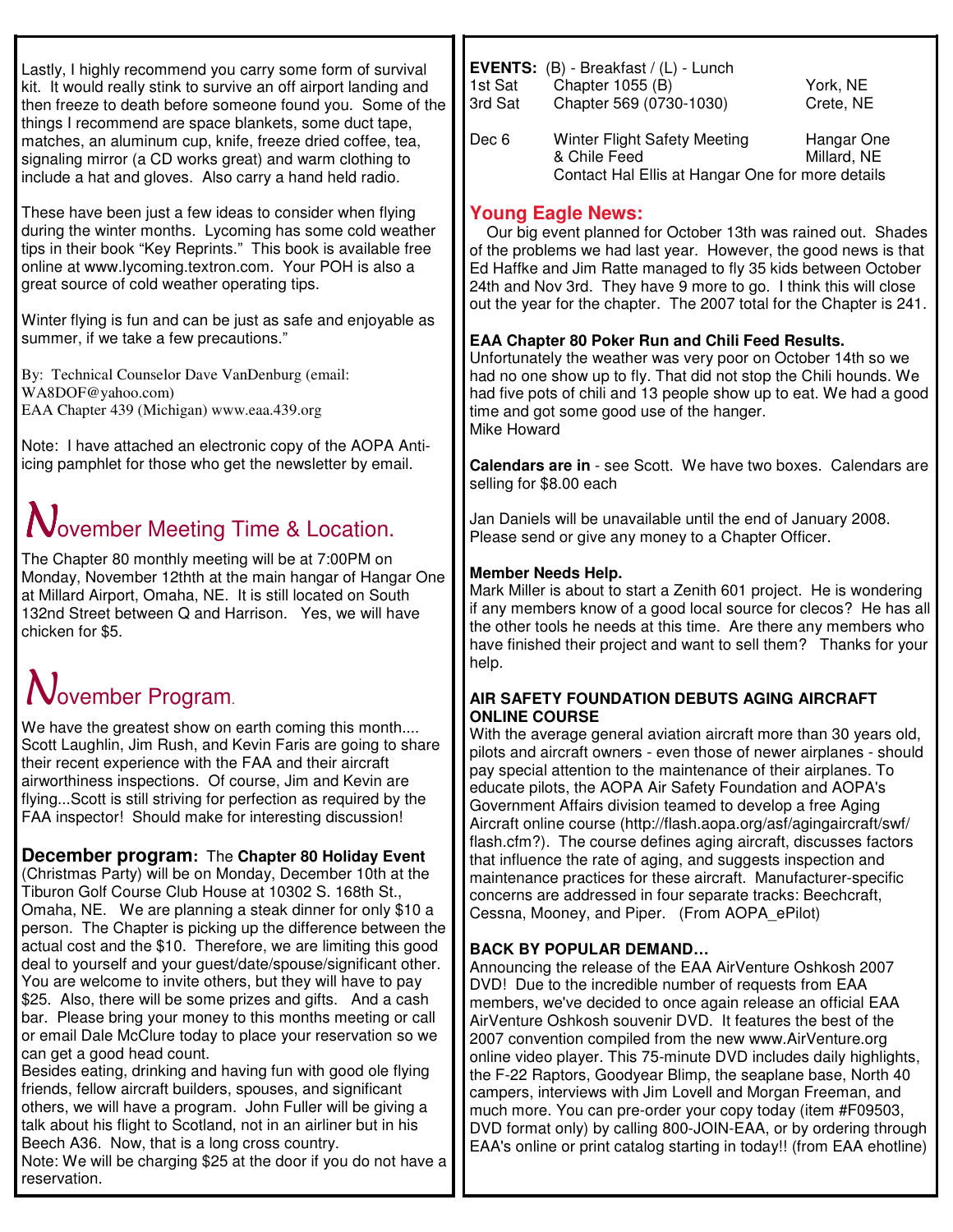#### *EAA Chapter 80* October 9, 2007 *Official Meeting Minutes*

The meeting was called to order by President Scott Laughlin at 7:00 at Hanger One, MLE, Omaha, NE.

- Scott Laughlin, President
- Dale McClure, Vice President
- Don Meyer, Secretary
- Jan Daniels, Treasurer
- A dinner was served.
- Introduction of guest and new members

#### **Treasurers Report**:

• Reported expenses of \$169.01, income of \$230.00 and a balance of \$1,972.38 in the checking account. Total cash assets were reported to be \$11,052.09. A motion was made and passed to accept the treasurer's report. A CD will mature end of the month and treasurer will seek out best rate for renewal.

#### **Meeting Minutes**:

• A motion was made and passed to accept the previous month's minutes.

**Young Eagles:**

• 200 YE rides have been given for the year. Next event at MLE on Oct. 13.

**Builder's Reports**:

#### • **Tech Counselor / Flight Advisor:**

• User fees voted down by congress.

### **Fly-Out Report:**

- RV Fly in at Land of Enchantment Oct. 5,6,7. Mike Howard and Gene Larsen attended.
- Poker run at AHQ Oct. 14 with 9:00 am check in. \$10.00 fee per hand. Chili feed to follow.

#### **Old Business:**

- The Chapter did not receive any money from the Avi8or's concert. Not enough tickets sold.
- TW picked members to form a committee to develop a survey letter to ask members for ideas to improve the chapter meetings and research items of interest to the chapter

#### **New Business:**

- Election of new officers for 2008:
- Tom (TW) Wieduwilt President
- Jim Ratte Vice President
- Don Meyer Secretary
- Jan Daniels Treasurer

#### **Librarian Report:**

• None

### **Web Site:**

• www.eaa80.org

#### **Program:**

Jerry Ronk shared his RV-7 building experience. We also had an opportunity to inspect his very nice airplane "Screaming Yellow".

Meeting adjourned.

Don Meyer **Secretary** 

**1966 Cessna 150F commuter for sale**. Total time about 6000 hours. Engine about 250 hrs (SMOH). Original paint, good interior. VAL 720 com, KT76 transponder with altitude encoder. Wheel pants and back seat (very rare option). Alternator, Autogas STC. Current annual, no problems. \$13K or so. Hangared at Blair. Contact Terry Wilwerding 342- 2795 tmjw@creighton.edu

**Cessna 150 for sale**. Ron Wood is selling his Cessna 150 for \$20,500.